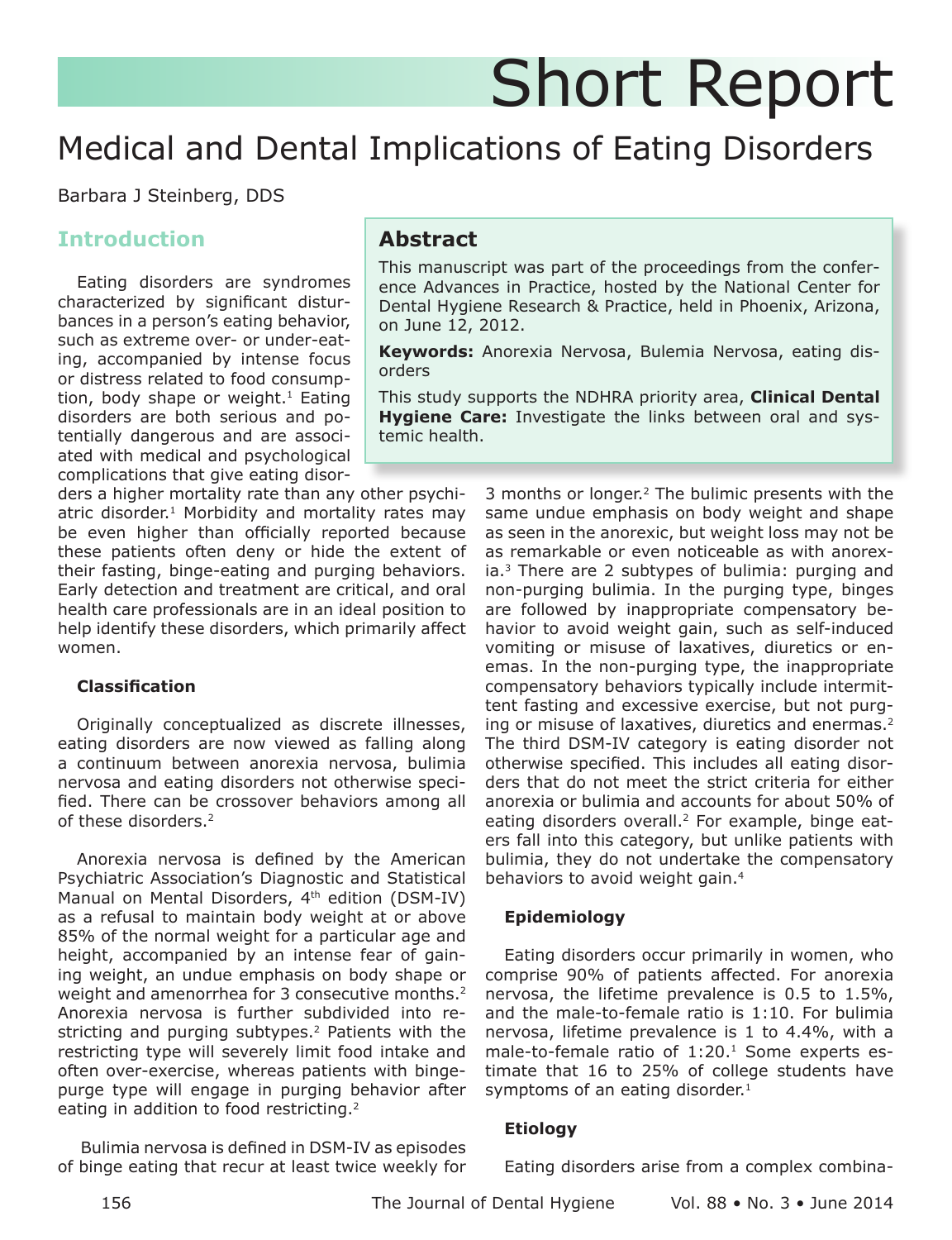tion of genetic, biologic, psychological, family and cultural factors. Some researchers suggest that a cultural value on thinness accounts for the growing incidence of eating disorders in the U.S. and other Westernized countries.<sup>4</sup> Likewise, the media's ongoing depiction of digitally altered or otherwise unrealistic female bodies may also play a role. Activities that reward thinness or promote a particular weight classification, such as ballet dancing, modeling, gymnastics and wrestling, can also predispose someone to develop an eating disorder.5 Personality traits, such as low self-esteem, difficulty expressing negative emotions, difficulty resolving conflict and being a perfectionist, are also contributing factors.<sup>6</sup>

Some individuals may be genetically predisposed to developing eating disorders. Family studies show that first-degree relatives of patients with eating disorders have a 10–times greater lifetime risk of developing an eating disorder than do relatives of unaffected individuals.7

#### **Systemic and Psychosocial Manifestations**

Eating disorders negatively affect every system in the human body. Some medical complications are manifested soon after the onset of an eating disorder, whereas others smolder and emerge years later. Malnutrition is the primary cause of most medical complications seen in patients with anorexia, and purging leads to most medical complications seen in patients with bulimia. Systemic, physical and psychosocial manifestations that may be associated with eating disorders are located in Tables I, II.8

Underscoring the seriousness of eating disorders is the fact that women with anorexia nervosa have approximately a 50–times higher suicide rate than do similar-age women in the general population. $<sup>1</sup>$  Prognosis is better for patients with anorexia</sup> nervosa than with bulimia nervosa. Approximately 50% of patients with anorexia nervosa will achieve a normal weight with treatment. Patients with bulimia nervosa have a higher rate of severe psychological disturbances and medical complications, and relapse is common after treatment.<sup>3</sup>

#### **Oral Manifestations**

*Dentition*: The most extensive oral problems seen in patients with eating disorders are caused by selfinduced vomiting.<sup>9</sup> Perimylolysis, a smooth erosion of the tooth enamel, is common and manifests as a loss of enamel and eventually dentin on the lingual surfaces of the teeth caused by the chemical and mechanical effects of chronic regurgitation of lowTable I: Systemic and physical manifestations of eating disorders<sup>8</sup>

- Abdominal pain
- Bradycardia
- Carotenosis
- **Constipation**
- Decreased metabolic rate
- **Dehydration**
- Dry, scaly skin
- Dysphagia
- Dysrhythmias
- Esophagitis
- Gastroesophageal reflux disease
- Hypotension
- Malnutrition
- Osteopenia/osteoporosis
- Russell's sign (callus on knuckles from selfinduced vomiting)
- Sore throat

Table II: Psychosocial manifestations of eating disorders<sup>8</sup>

- Anxiety
- Depression
- Obsessive compulsive disorder
- Personality disorders
- Physical abuse
- Sexual abuse
- Social phobias
- Substance abuse

pH gastric contents and movements of the tongue. Initially, this erosion can be observed on the palatal surfaces of the maxillary anterior teeth and has a smooth, glassy appearance. There are few, if any, stains or lines in the teeth, and when the posterior teeth are affected, there is often a loss of occlusal anatomy. Perimylolysis is usually clinically observable after the patient has been binge eating and purging for at least 2 years.<sup>9,10</sup> There appears to be a relationship between the extent of tooth erosion and the frequency and degree of regurgitation, as well as with oral hygiene habits. $9,10$  The patient may complain of severe thermal sensitivity, or the margins of restorations on posterior teeth may appear higher than adjacent tooth structures. There may be occlusal changes, such as an anterior open bite and loss of vertical dimension of occlusion caused by loss of occlusal and incisal tooth structure.<sup>9,11</sup>

*Salivary Glands*: Enlargement of the parotid glands and occasionally of the sublingual and submandibular glands are frequent oral manifestations of the binge-purge cycle in patients with eating disorders. The incidence of unilateral or bilateral parotid swelling has been estimated at 10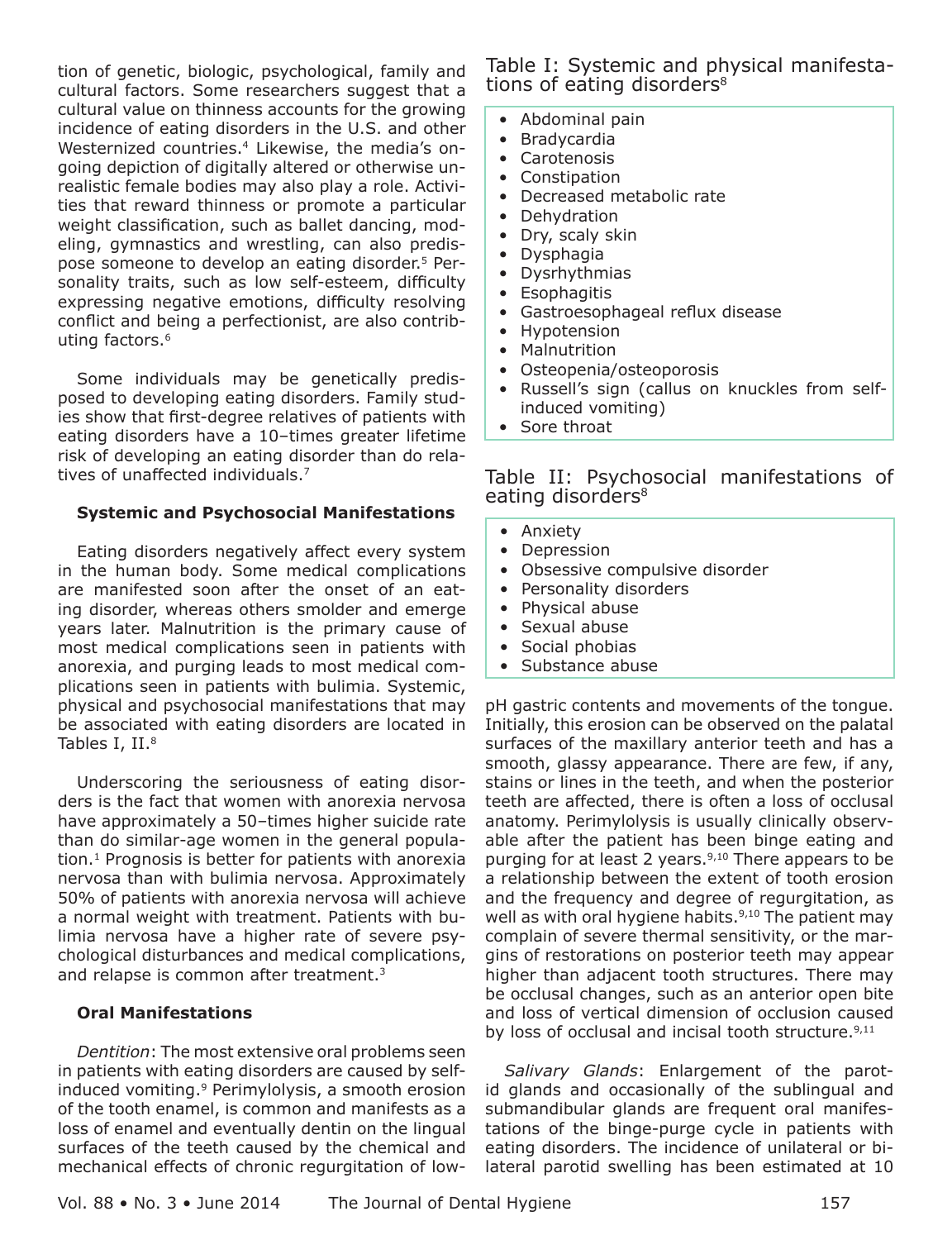to 50%.<sup>9,10</sup> The occurrence and extent of parotid swelling usually follows a binge-purging episode by several days. $11$  Parotid swelling is soft to palpation and generally painless. In the early stages of the disorder, the enlargement is often intermittent, appearing and disappearing for a time before it becomes persistent. At that point, the cosmetic deformity tends to impart a widened, squarish appearance to the mandible, compelling the patient to seek treatment. Possible spontaneous regression of gland enlargement may occur with cessation of purging. $11$ 

The precise etiology of salivary gland swelling has not been determined, but most researchers associate it with recurrent vomiting. Mechanisms may be cholinergic stimulation of the glands during vomiting or autonomic stimulation of the glands by activation of the taste buds.<sup>9,12</sup>

In some patients who binge and purge, there may be reduced unstimulated salivary flow. Flow may also be reduced by overuse of laxatives and diuretics. As such, xerostomia may occur in bulimic patients due to reduced salivary flow and/or from chronic dehydration from fasting and vomiting.<sup>9,11</sup> Xerostomia combined with poor oral hygiene can increase risk for periodontal disease.3

*Periodontium*: Poor oral hygiene is more common in anorexic than bulimic patients.<sup>11</sup> As such, higher plaque indices and gingivitis may be more common as well. Some investigators have observed that xerostomia and nutritional deficiencies may cause generalized gingival erythema.<sup>11</sup>

*Oral Mucosa*: The oral mucous membranes and the pharynx may also be traumatized by binging and purging, due to the rapid ingestion of large amounts of food and by the force of regurgitation. The soft palate may be injured by objects used to induce vomiting, such as fingers, combs and pens. Dryness, erythema and angular cheilitis have also been reported.<sup>11</sup>

#### **Dental Management**

If the oral health care professional suspects that a patient may have an eating disorder, a general screening question regarding any difficulty with eating or maintaining weight is recommended. This may lead to more direct questions and conversation, especially if there is a noticeable dental involvement. Oral manifestations should be brought to the patient's attention in a non-confrontational manner. The patient may or may not admit to having an eating disorder on initial questioning. The oral health care professional can persevere gently during initial and subsequent appointments to open communication about the problem and make appropriate referrals when indicated. It is important to point out the serious medical complications that can occur with eating disorders and to mention that these may be avoided with proper medical and psychological therapy.3

Rigorous hygiene and home care are recommended to prevent further destruction of tooth structure. $11$  As previously reported, such measures should include the following:  $9,11$ 

- Regular professional dental care
- In-office topical fluoride application to prevent further erosion and reduce dentin hypersensitivity
- Daily home application of 1% sodium fluoride gel, either applied in custom trays or with a toothbrush, to promote remineralization of enamel, or daily application of 5,000 ppm prescription fluoride dental paste
- Use of artificial saliva for patients with severe xerostomia
- Rinsing with water immediately after vomiting and followed, if possible, by a 0.05% sodium fluoride rinse to neutralize acids and protect tooth surfaces (patients should be discouraged from toothbrushing right after vomiting, as the abrasive action may accelerate enamel erosion)

Regarding definitive dental treatment, most clinical authorities urge delaying complex restorative or prosthodontic treatments until the patient is adequately stabilized psychologically.<sup>11</sup> The exceptions may include palliation of pain and temporary but non-traumatic cosmetic procedures. The rationale for this recommendation is that an acceptable prognosis for more complex dental treatment depends on cessation of the binge-purge habit.<sup>11</sup>

Members of the dental team play critical roles for identifying undiagnosed eating disorders. In fact, because of the visibility of oro-facial manifestations, oral health care professionals may be the first to encounter such patients and to play the important role of making appropriate referrals for further diagnostic work-up and treatment. Effective treatment requires a multi-disciplinary team of health professionals to provide medical/dental, psychological and nutritional support. It is important to keep in mind that eating disorders are silent killers that should not be taken lightly or ignored. Patients with suspected eating disorders should be confronted gently about suspected disorders, informed of potential complications, and encouraged to seek medical and psychological help. Considering that eating disorders have the highest mortal